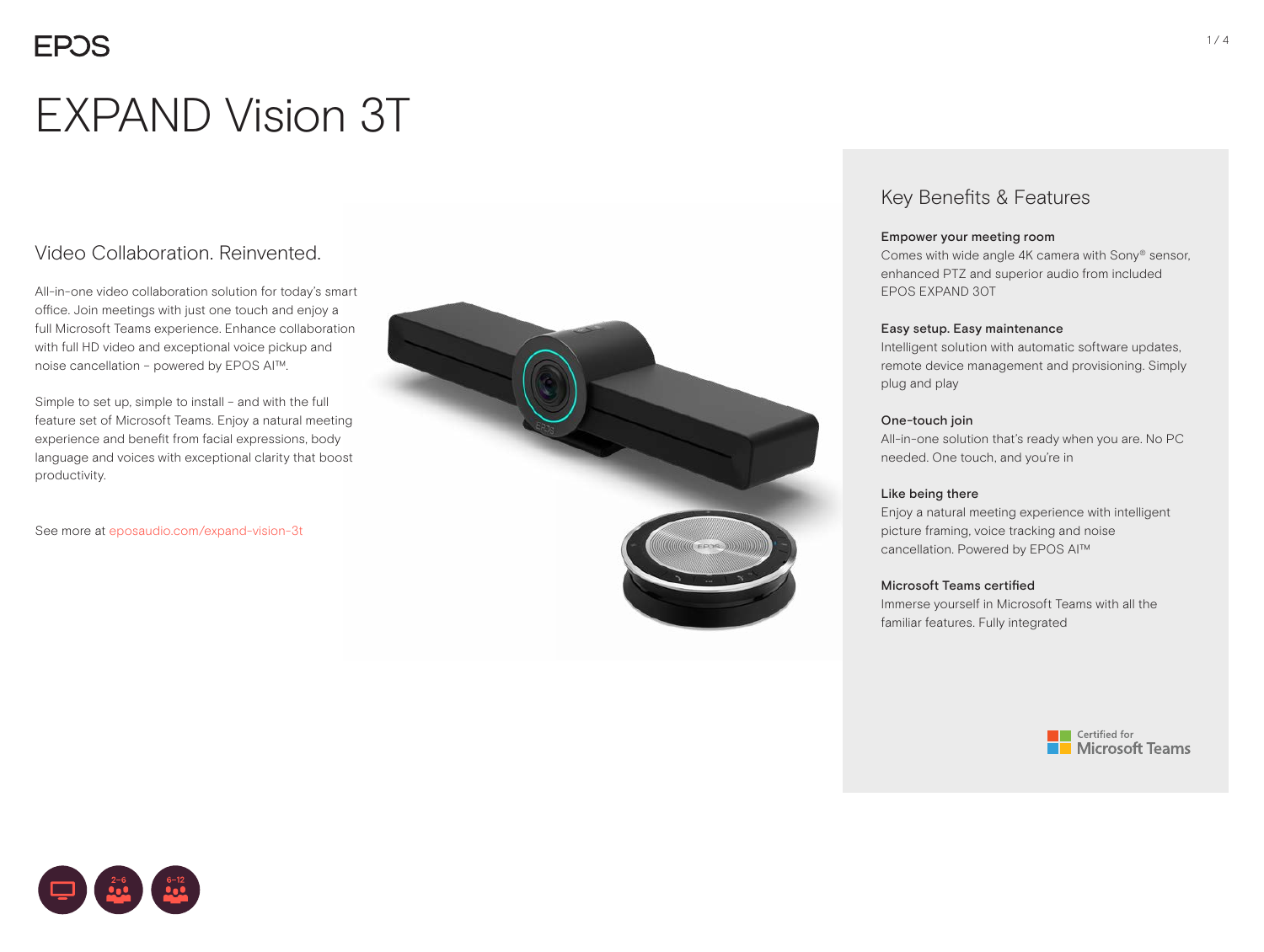## **EPOS**

## EXPAND Vision 3T

### Product data

| General                         |                                                                                                                                                                                                                                                                                                                 |
|---------------------------------|-----------------------------------------------------------------------------------------------------------------------------------------------------------------------------------------------------------------------------------------------------------------------------------------------------------------|
| Color                           | Black                                                                                                                                                                                                                                                                                                           |
| Video collaboration bar weight  | 550 g / 19,3 oz                                                                                                                                                                                                                                                                                                 |
| Dimensions                      | Video collaboration bar:<br>28 (H) x 280 (L) x 55 (W) mm / 1,1 (H) x 11,02 (L) x 2,16 (W) in<br>Speakerphone:<br>37 (H) x 12O (L) x 12O (W) mm / 1,45 (H) x 4,72 (L) x 4,72 (W) in                                                                                                                              |
| Warranty                        | 2 years                                                                                                                                                                                                                                                                                                         |
| Audio (EPOS EXPAND 30T)         |                                                                                                                                                                                                                                                                                                                 |
| Microphone                      | Digital MEMS enhanced omni microphones (2 microphones)<br>Noise and echo cancelling                                                                                                                                                                                                                             |
| Microphone coverage             | $360^\circ$                                                                                                                                                                                                                                                                                                     |
| Effective microphone range      | 3 m / 10 ft                                                                                                                                                                                                                                                                                                     |
| Microphone frequency response   | 150 - 7.500 Hz                                                                                                                                                                                                                                                                                                  |
| Speaker frequency response      | 150 - 7,500 Hz (communication)<br>100 - 20,000 Hz (audio streaming)                                                                                                                                                                                                                                             |
| Communication-Audio Performance | Natural and seamless conversation experience with<br>exceptional speech intelligibility and industry-leading<br>duplex performance, even in challenging environments. Achieved<br>through multi path, multi-layer echo canceller, Digital Signal<br>Processing (DSP) and dynamic speech enhancement algorithms. |
| <b>Technical</b>                |                                                                                                                                                                                                                                                                                                                 |

| UC application   | Integrated and certified Microsoft Teams solution |
|------------------|---------------------------------------------------|
| Operating system | Android™ 9.0 (or later)                           |
| Internal storage | 32 GB                                             |

| CPU                           | Arm® v8 64-bit 6-core                                                  |
|-------------------------------|------------------------------------------------------------------------|
| GPU                           | Quad Core Arm®                                                         |
| RAM memory                    | 4 GB                                                                   |
| Supply voltage                | 5V                                                                     |
| Power consumption             | 15 W                                                                   |
| USB output                    | 5 V, 500 mA                                                            |
| Operating temperature (Max)   | 35 °C / 95 °F                                                          |
| Operating temperature (Min)   | 4 °C / 39 °F                                                           |
| Operating humidity (Max)      | 90%                                                                    |
| Storage temperature (Min)     | 2 °C / 35 °F                                                           |
| Storage temperature (Max)     | 45 °C / 113 °F                                                         |
| Video/Camera                  |                                                                        |
| Camera                        | 4K wide-angle with Sony® sensor                                        |
| Lens type                     | 6 element aspherical low distortion lens                               |
| Video resolution              | Up to 1080p (Full HD) @ 60fps                                          |
| Zoom                          | 4x digital                                                             |
| Pan-tilt-zoom (PTZ)           | Enhanced PTZ, Electromechanical pan/tilt ± 20°                         |
| Field of view (FOV)           | 112°                                                                   |
| Intelligent picture framing   | EPOS AI™ powered                                                       |
| Video standards and protocols | Encode: H.264, MVC, VP8<br>Decode: H.264, VP8, MPEG-1, MPEG-2, MPEG-4, |

H2.263, H.265, VC-1, VP9, MVC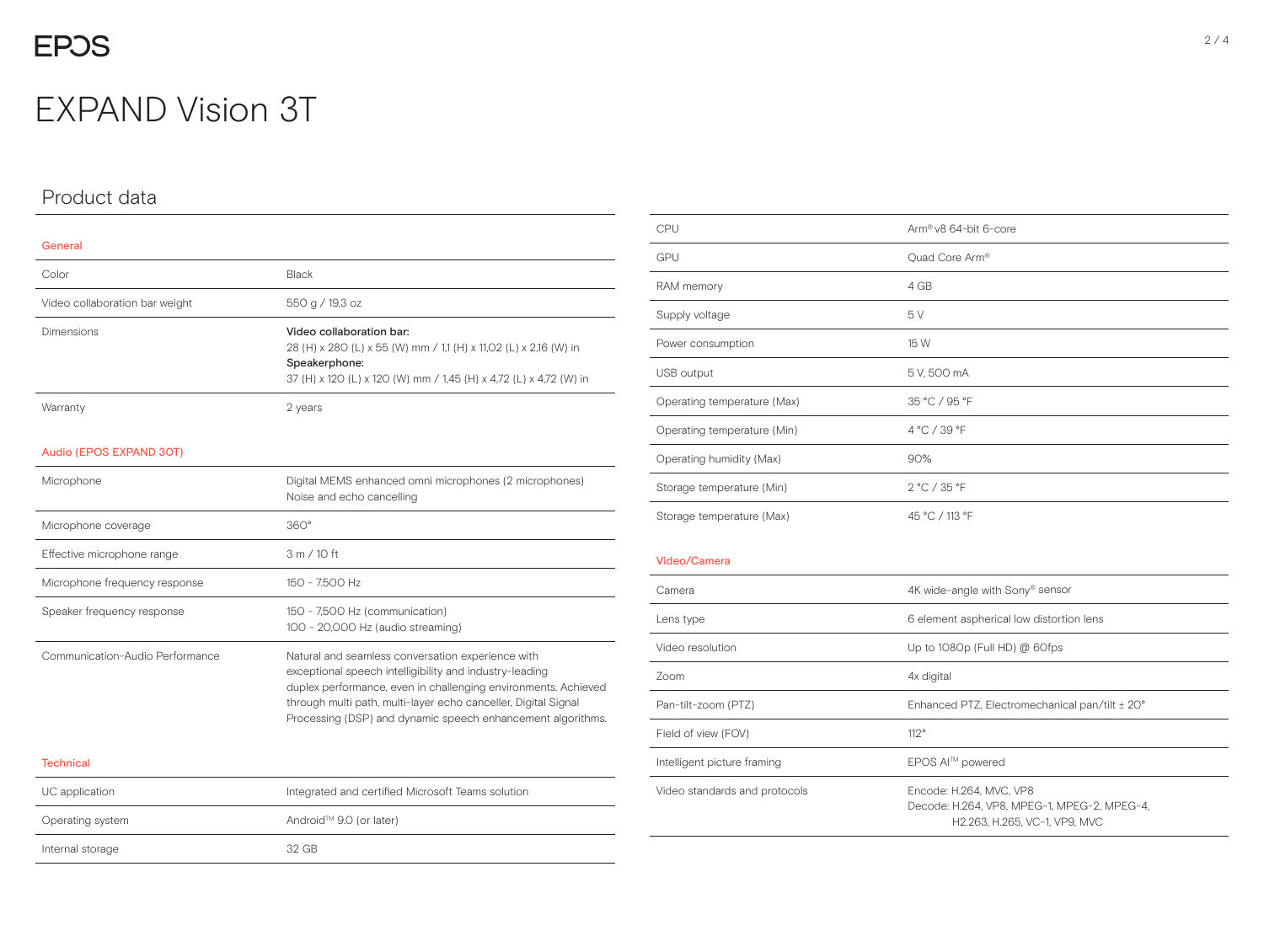## EXPAND Vision 3T

### Product data

### Network & Connectivity

Remote management Local device setup

Firmware updates **Automatic** 

| Input/Output                 | Ethernet, HDMI out, USB-C/Display port, USB-A, MicroSD                                             |
|------------------------------|----------------------------------------------------------------------------------------------------|
| Ethernet                     | IPv4 & IPv6, DHCP/Static IP                                                                        |
| Wi-Fi                        | Dual-band (2,4/5 GHz)<br>Standard: 802.11ac/802.11ac                                               |
| Bluetooth <sup>®</sup>       | Version 5.0<br>Bluetooth <sup>®</sup> profiles: A2DP, HSP, AVRCP<br>Microsoft Teams proximity join |
| Wireless sharing technology  | Miracast <sup>®</sup>                                                                              |
| Dual-screen support          | Yes                                                                                                |
| Touch-screen support         | Yes                                                                                                |
| <b>Device Administration</b> |                                                                                                    |

| 162                          |  |  |
|------------------------------|--|--|
| Yes                          |  |  |
|                              |  |  |
|                              |  |  |
| Microsoft Teams admin center |  |  |
| On-screen GUI                |  |  |

| <b>Privacy/Security</b>    |                                                                                                                                                                                                                                                                                                    |
|----------------------------|----------------------------------------------------------------------------------------------------------------------------------------------------------------------------------------------------------------------------------------------------------------------------------------------------|
| Hardwired privacy switches | Camera / Microphone                                                                                                                                                                                                                                                                                |
| Security lock support      | Kensington™                                                                                                                                                                                                                                                                                        |
| Encryption                 | Hardware encryption (up to 512 bits);<br>AES encryption (256 bits);<br>SHA encryption (256 bits);<br>SecureBoot: SSL traffic encryption                                                                                                                                                            |
| Content of delivery        |                                                                                                                                                                                                                                                                                                    |
| What's in the box          | EPOS EXPAND Vision 3T Video Collaboration Bar, EPOS EXPAND 30T<br>Speakerphone, Bluetooth <sup>®</sup> remote control, universal power supply.<br>USB-C extension cable (5 m/16 ft), HDMI cable, USB-C to USB-A<br>adapter, wall mount bracket, safety guide,<br>quick guide and compliance sheet. |

### 3 / 4